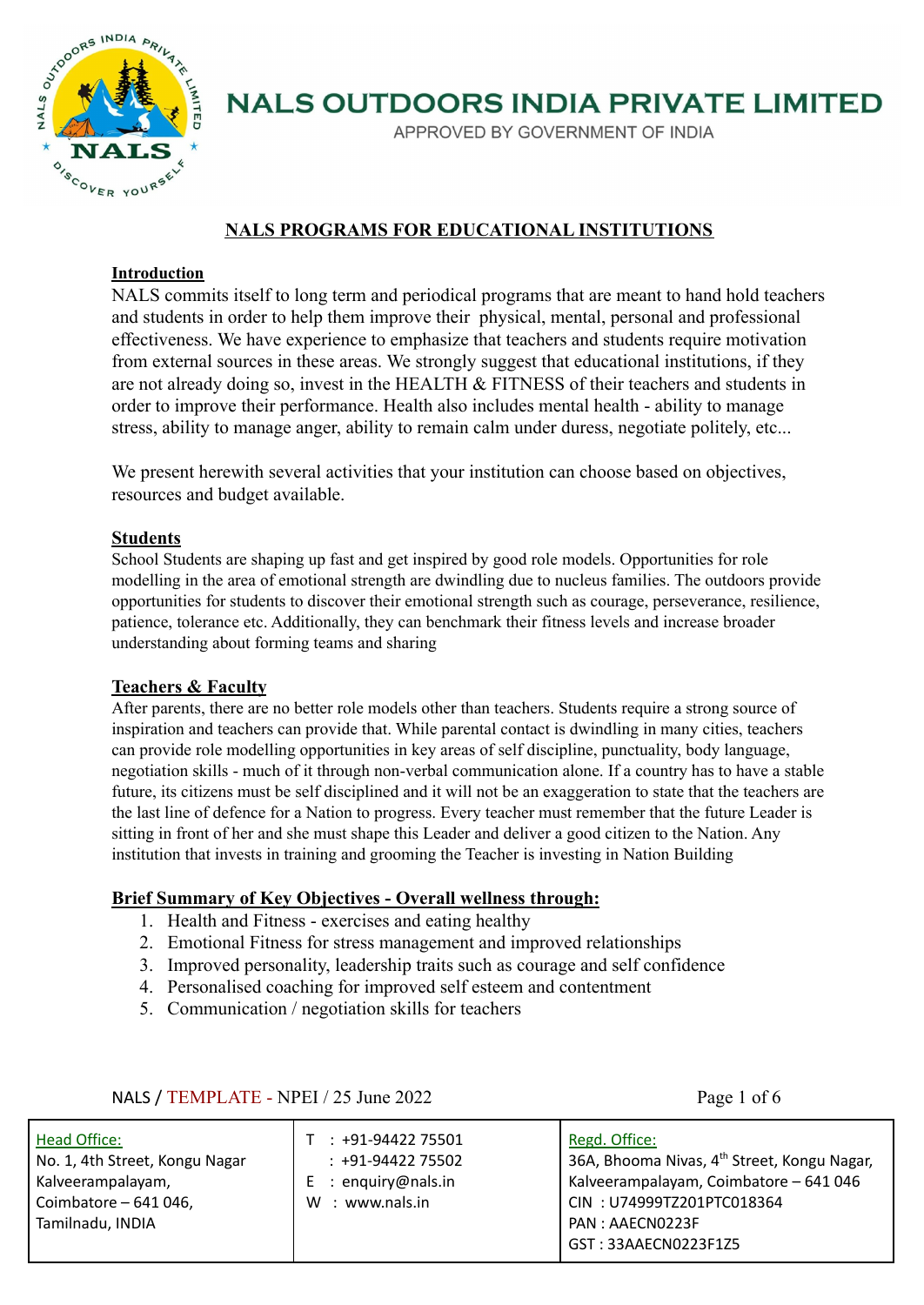

APPROVED BY GOVERNMENT OF INDIA

### **OUTDOOR PROGRAMS**

| <b>ACTIVITY 1</b>         |                                                                                          |
|---------------------------|------------------------------------------------------------------------------------------|
| Title                     | NALS Outbound @ NALS Coonoor Campus - for students / teachers                            |
| Duration                  | 24 hrs or multiples thereof                                                              |
| Contents                  | Our flagship programme has crossed 22,000 participants                                   |
|                           | Activities > Plenty of outdoors and challenging physical activity such as High Ropes,    |
|                           | Rappelling, Trekking, floor level team building activities, etc                          |
| <b>Budget</b>             | Rs. 2,500 per day (24 hrs) or multiples thereof - for students, ex- NALS campus          |
|                           | Rs. 3,000 per day (24 hrs) or multiples thereof - for teachers, ex- NALS campus          |
| <b>Note</b>               | We recommend a minimum of 72 hrs for effective learning                                  |
| <b>ACTIVITY 2</b>         |                                                                                          |
| Title                     | NALS Adventure Internship @ NALS Coonoor Campus - for students                           |
| Duration                  | 14 days to 3 months                                                                      |
| Contents                  | This program addresses several issues for the troubled mind - insecurity, aggression,    |
|                           | anger issues, low self-esteem, suicidal tendencies, neuromuscular issues, poor health    |
|                           | and fitness, gadget addiction, digital detox, substance addiction etc. Schools can refer |
|                           | parents of such children to NALS for consultation.                                       |
| <b>Budget</b>             | Rs. 36,000 per 28 days / multiples thereof                                               |
|                           |                                                                                          |
|                           |                                                                                          |
|                           |                                                                                          |
| <b>ACTIVITY 3</b>         |                                                                                          |
| <b>Title</b>              | Wall Climbing Sport Training at Chinnavedampatti, Coimbatore                             |
| Contents                  | Obstacle course, Wall climbing - Theory & Practise                                       |
| <b>Benefits</b>           | Physical health, Adrenalin rush, sense of achievement, perseverance and self motivation  |
|                           | to achieve                                                                               |
| Cost                      | Rs. 450 per student - 5 sessions / GST 18% included / Transport extra                    |
| <b>ACTIVITY 4</b>         |                                                                                          |
| Title                     | NALS Outbound Training at Chinnavedampatti, Coimbatore                                   |
| Duration                  | 9 am - 5 pm                                                                              |
| Contents                  | Group Dynamics, Leadership development, Obstacle course, Wall climbing                   |
| <b>Benefits</b>           | Communication and team building skills, Physical health, Adrenalin rush, sense of        |
|                           | achievement & confidence                                                                 |
| Cost                      | Rs. 950 per student / GST 18% included / Transport extra / Lunch included                |
|                           |                                                                                          |
| <b>ACTIVITY 5</b>         |                                                                                          |
| <b>Title</b>              | Ladder Climbing & Championship Tower @Prozone Mall, Coimbatore                           |
| Duration                  | 60 minutes for a group size of 50, approx                                                |
| Contents<br><b>Budget</b> | 2 attempts on a 40 feet climbing ladder / Championship & ranking<br>Rs. 420 per head     |

#### **ACTIVITY 6**

NALS / TEMPLATE - NPEI / 25 June 2022 Page 2 of 6

| Head Office:                                                   | +91-94422 75501                         | Regd. Office:                                                                                                  |
|----------------------------------------------------------------|-----------------------------------------|----------------------------------------------------------------------------------------------------------------|
| No. 1, 4th Street, Kongu Nagar                                 | $: +91-9442275502$                      | 36A, Bhooma Nivas, 4 <sup>th</sup> Street, Kongu Nagar,                                                        |
| Kalveerampalayam,<br>Coimbatore - 641 046,<br>Tamilnadu, INDIA | : enguiry@nals.in<br>: www.nals.in<br>W | Kalveerampalayam, Coimbatore - 641 046<br>CIN: U74999TZ201PTC018364<br>PAN: AAECN0223F<br>GST: 33AAECN0223F1Z5 |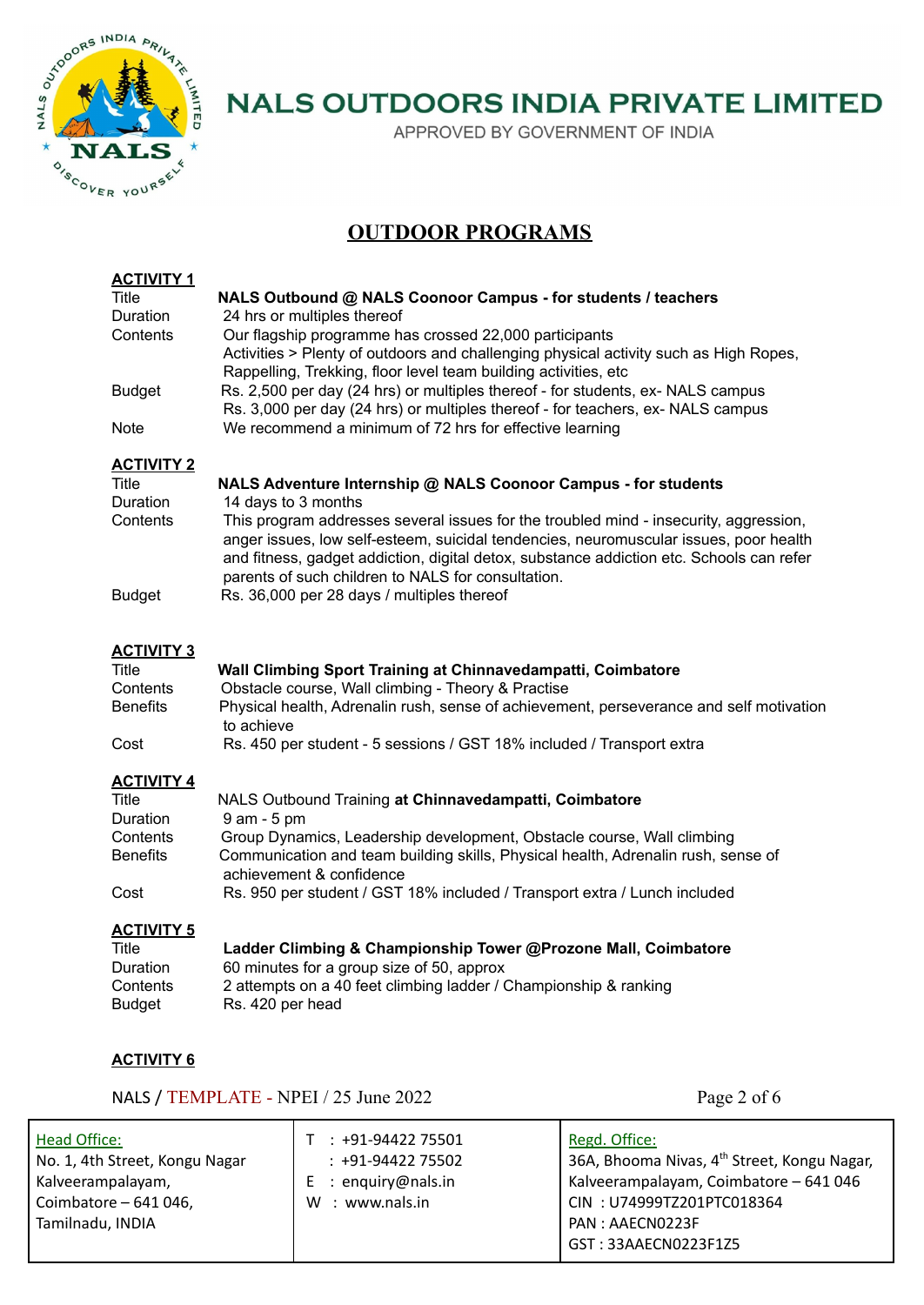

APPROVED BY GOVERNMENT OF INDIA

| Hoisting National and School flags on Friendship Peak, Manali, HP<br>15 days<br>Summit of Friendship peak through full scale expedition.<br>Rs. 45,000 per student, ex-Manali / Travel cost extra |
|---------------------------------------------------------------------------------------------------------------------------------------------------------------------------------------------------|
|                                                                                                                                                                                                   |
| NALS Altitude trek at Manali, Himachal Pradesh                                                                                                                                                    |
| 10 days                                                                                                                                                                                           |
| Trekking and camping to an altitude of 15000 feet in Beas Kund Valley, HP. This<br>provides nourishment to the mind and body through struggles with Mother Nature                                 |
| Rs. 36,000 ex- Manali / Travel costs extra                                                                                                                                                        |
| Desarrouse far International August far Vauge Deante (IAVD) on Duizela August 0                                                                                                                   |
|                                                                                                                                                                                                   |

| Title         | Programs for International Award for Young People (IAYP) or Duke's Award &<br>International Baccalaureate (IB) - CAS                                              |
|---------------|-------------------------------------------------------------------------------------------------------------------------------------------------------------------|
| Duration      | $2 \sim 14$ davs                                                                                                                                                  |
| Contents      | Physical activity, Learning adventure skills such as rock climbing or rappelling; Social<br>work in rural environments such as painting, carpentry, plumbing etc. |
| Location      | Coonoor, Nilgiris & Manali, HP                                                                                                                                    |
| <b>Budget</b> | Rs. 3500 per day approx, ex- Campus                                                                                                                               |

### **INDOOR PROGRAMS**

#### **Workshop 1 – Parents**

| Developing Emotional Quotient in Children                                                                               |
|-------------------------------------------------------------------------------------------------------------------------|
| Need for tough upbringing, Pressure & Stress of future careers / why over protecting<br>damages a child                 |
| Understanding of Perseverance, Resilience, Improved Perspective about upbringing and<br>need for disciplined upbringing |
| Based on your capacity; however, anything more than 200 become less intense.                                            |
| About $45 \sim 60$ minutes                                                                                              |
| Rs. 10,000 per session                                                                                                  |
|                                                                                                                         |

#### **Workshop 2 – Students > Ages 12 and above**

| Title             | How to Say No to Bad Habits                                                                                          |
|-------------------|----------------------------------------------------------------------------------------------------------------------|
| Contents          | Awareness about Bad Habits, Consequences of addiction, How to Say No to them the                                     |
|                   | first time / every time, Making a Promise Certificate                                                                |
| <b>Benefits</b>   | Discovery of Courage and ability to stand up to influence / persuasion of some friends<br>who bring these bad habits |
| <b>Batch Size</b> | Max 60 persons                                                                                                       |
| Duration          | About 70 minutes                                                                                                     |
| Cost              | Rs. 450 per student                                                                                                  |

### NALS / TEMPLATE - NPEI / 25 June 2022 Page 3 of 6

| Head Office:<br>No. 1, 4th Street, Kongu Nagar | $: +91-9442275501$<br>$: +91-9442275502$ | Regd. Office:<br>36A, Bhooma Nivas, 4 <sup>th</sup> Street, Kongu Nagar, |
|------------------------------------------------|------------------------------------------|--------------------------------------------------------------------------|
| Kalveerampalayam,<br>Coimbatore - 641 046,     | : enquiry@nals.in<br>: www.nals.in<br>W  | Kalveerampalayam, Coimbatore - 641 046<br>CIN: U74999TZ201PTC018364      |
| Tamilnadu, INDIA                               |                                          | PAN: AAECN0223F                                                          |
|                                                |                                          | GST: 33AAECN0223F1Z5                                                     |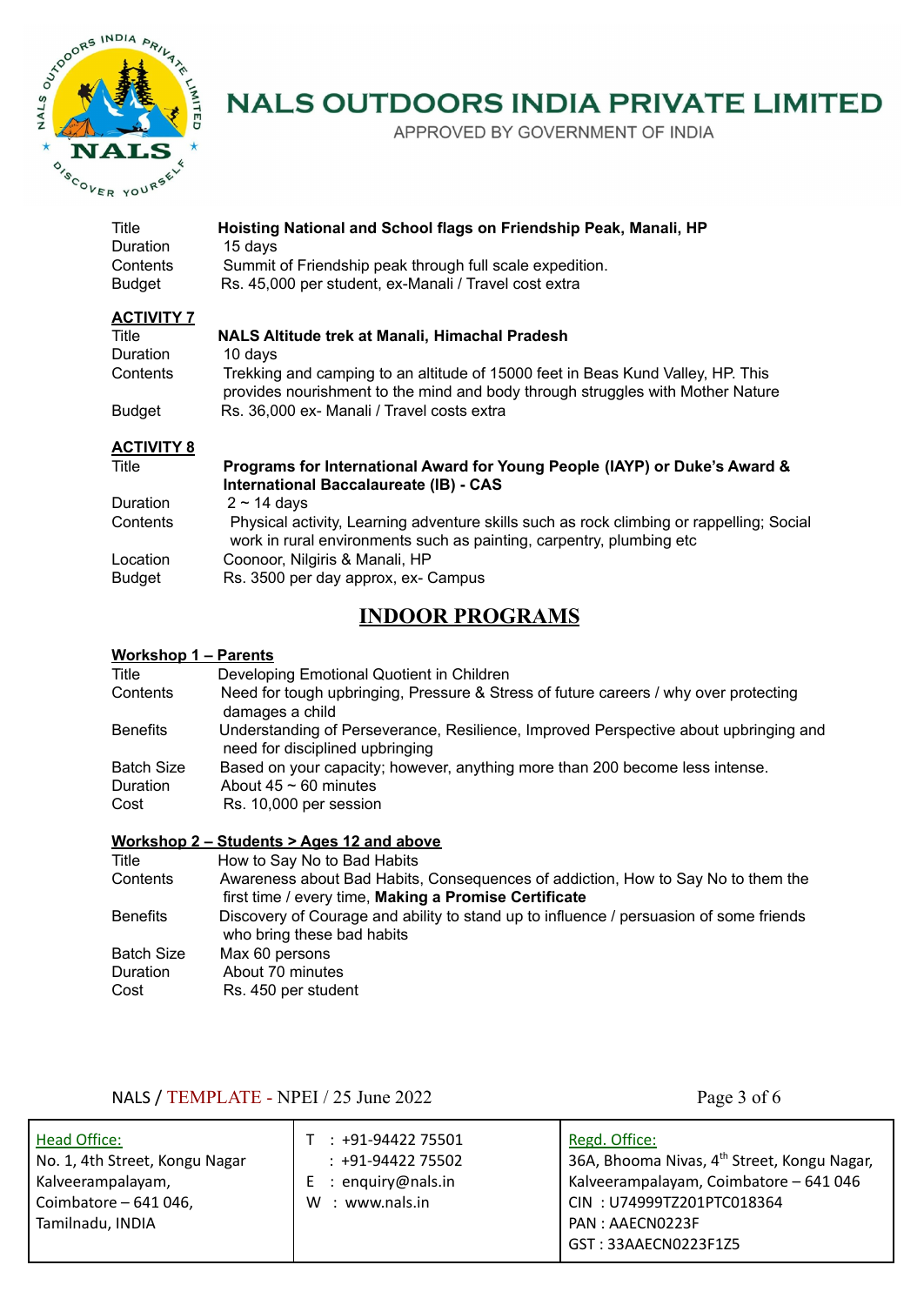

APPROVED BY GOVERNMENT OF INDIA

#### **Workshop 3 - For teachers / staff**

| Title            | <b>Conflict &amp; Stress Management</b>                                                                                   |
|------------------|---------------------------------------------------------------------------------------------------------------------------|
| Contents         | Our basic instincts and how they generate conflicts and how to manage them                                                |
| <b>Benefits</b>  | How to manage conflicts at work space / personal life / improved compassion &<br>tolerance /improved communication skills |
| Batch Size       | Max 60 persons                                                                                                            |
| Duration<br>Cost | About 150 minutes with 15 minute break included<br>Rs. 500 per person                                                     |

#### **Workshop 4 – Teachers**

| Title             | Vision for teachers                                                                                                                                                                |
|-------------------|------------------------------------------------------------------------------------------------------------------------------------------------------------------------------------|
| Contents          | Fundamentals of Emotional Strength & learning methods / understanding human<br>behaviours / Concepts of Nation Building / Why teachers are last line of defence for the<br>future? |
| <b>Benefits</b>   | Improved concept of teaching profession / Better handling of students / improved<br>compassion, vision alignment with school and country                                           |
| <b>Batch Size</b> | Max 60 persons                                                                                                                                                                     |
| Duration          | About 45 minutes                                                                                                                                                                   |
| Cost              | Rs. 15,000 per session                                                                                                                                                             |

#### **Workshop 5 - for teachers / staff**

| Title:            | <b>Executive Coaching for Wellness</b>                                                                                                                                                                                 |
|-------------------|------------------------------------------------------------------------------------------------------------------------------------------------------------------------------------------------------------------------|
| Duration:         | 2 sessions per quarter - 7 hrs / session. Ideal batch size max $15 \sim 20$ persons                                                                                                                                    |
| Content:          | Dimension of wellness, Emotional Intelligence, Re-building relationship, Recreating bliss<br>of childhood, Overcoming inhibitions, Anxiety & Anger Mgt, Questioning habit hookers,<br>Overcoming resistance to change. |
| Budget:           | Rs. 2000 per person per quarter (additional sessions will be based on our assessment<br>of their needs)                                                                                                                |
| Note:             | It is mandatory to undergo Outdoor ACTIVITY 1 for participation in this activity                                                                                                                                       |
| <u>ACTIVITY 6</u> |                                                                                                                                                                                                                        |
| Title:            | Individual Coaching sessions for personal excellence (one to one)                                                                                                                                                      |
| Duration:         | Based on the outcome of ACTIVITY 5, NALS will propose this; approx $2 \sim 10$ sessions                                                                                                                                |

of about one hour each. Content: Personal coaching to overcome several issues such as mental blocks, family issues, relationship issues, substance abuse and addictions etc, that cannot be discussed in public. These habits, many a time, hold back teachers / admin staff who may have extraordinary skills on the job. Budget: 3000 per person per session

#### NALS / TEMPLATE - NPEI / 25 June 2022 Page 4 of 6

| Head Office:                   | $: +91-9442275501$ | Regd. Office:                                           |
|--------------------------------|--------------------|---------------------------------------------------------|
| No. 1, 4th Street, Kongu Nagar | $: +91-9442275502$ | 36A, Bhooma Nivas, 4 <sup>th</sup> Street, Kongu Nagar, |
| Kalveerampalayam,              | : enquiry@nals.in  | Kalveerampalayam, Coimbatore - 641 046                  |
| Coimbatore $-641046$ ,         | : www.nals.in      | CIN: U74999TZ201PTC018364                               |
| Tamilnadu, INDIA               | W                  | PAN: AAECN0223F                                         |
|                                |                    | GST: 33AAECN0223F1Z5                                    |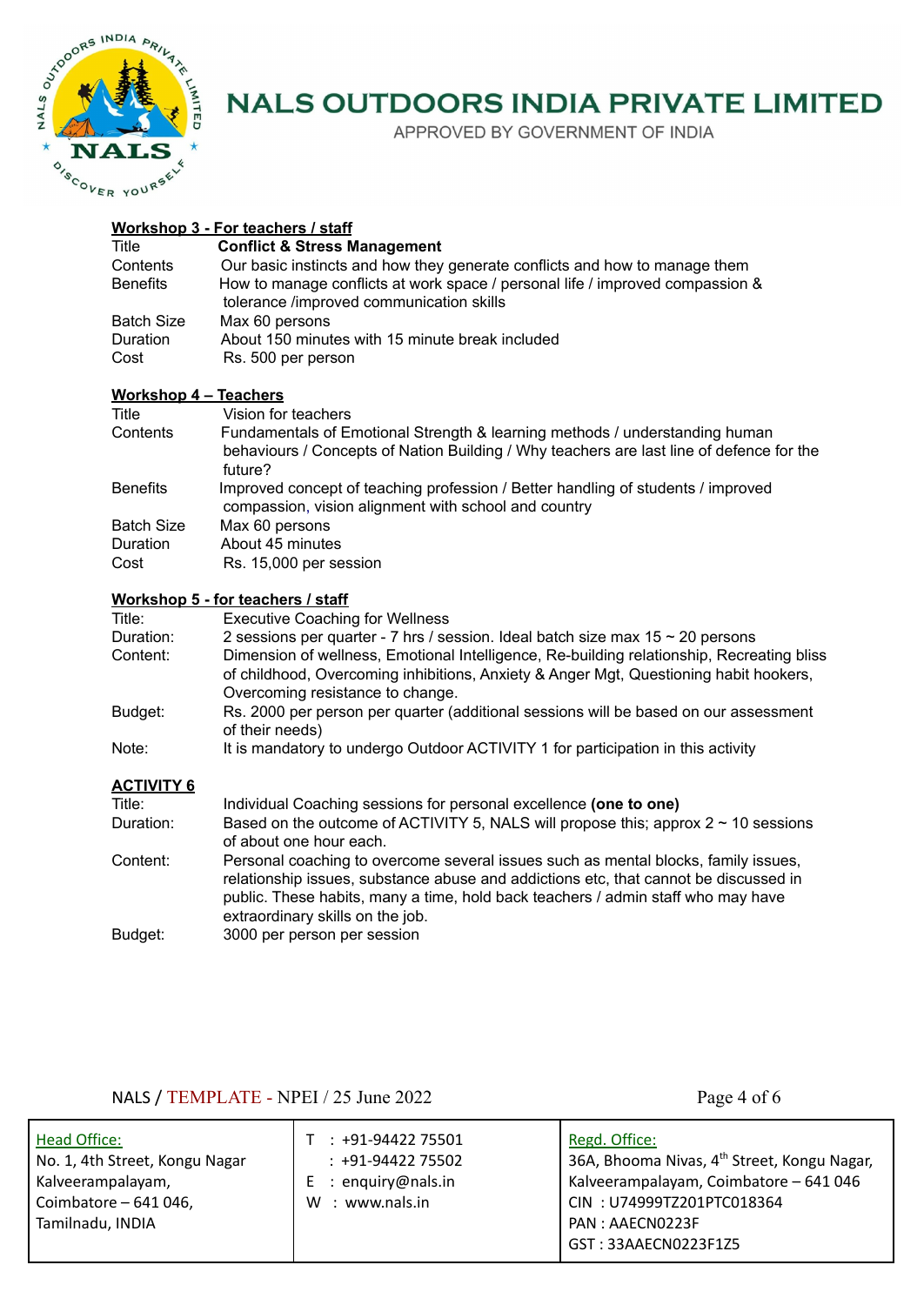

APPROVED BY GOVERNMENT OF INDIA

#### **How will this exercise help your institution?**

- 1. Improved outlook of teachers / students will directly contribute to Nation Building
- 2. A school may well invest in existing staff rather than recruiting fresh and finding more challenges in grooming them.
- 3. Increased retentivity, higher effectiveness and enthusiasm will improve culture of your institution
- 4. Reduced stress and anger leads to harmony in relationships
- 5. Identifying troubled children and helping them improve their self esteem will contribute to healthy citizens and potential leaders for the Nation.
- 6. Huge benefits in branding with your students / parents

#### **General Terms**

- 1. ex-campus means > NALS campus / transport is extra
- 2. Prices given are approximate and actual price can be provided with group size / duration
- 3. GST 18% extra for all Indoor Programs. For Outdoor programs, GST is included in budget price or mentioned as extra
- 4. 100% in advance **for confirmation of dates**
- 5. For outstation (other than Coimbatore), please consider additional travel, accommodation, meal costs for trainers at actuals for Indoor Programs
- 6. For reading testimonials, please click here: <http://www.nals.in/testimonial.php>
- 7. Rates may change without any prior intimation. Please check with NALS for the latest prices.

#### Notes for Outdoor Programs:

- 1. NALS can customise duration / intensity / altitude for all programs in HP
- 2. All Outdoor programs in HP / Ladakh require at least 2 months advance notice as intensity and logistics demand prior planning and training.

NALS / TEMPLATE - NPEI / 25 June 2022 Page 5 of 6

| Head Office:                               | $: +91-9442275501$ | Regd. Office:                                                        |
|--------------------------------------------|--------------------|----------------------------------------------------------------------|
| No. 1, 4th Street, Kongu Nagar             | $: +91-9442275502$ | 36A, Bhooma Nivas, 4 <sup>th</sup> Street, Kongu Nagar,              |
| Kalveerampalayam,                          | : enquiry@nals.in  | Kalveerampalayam, Coimbatore - 641 046                               |
| Coimbatore $-641046$ ,<br>Tamilnadu, INDIA | : www.nals.in<br>W | CIN: U74999TZ201PTC018364<br>PAN: AAECN0223F<br>GST: 33AAECN0223F1Z5 |